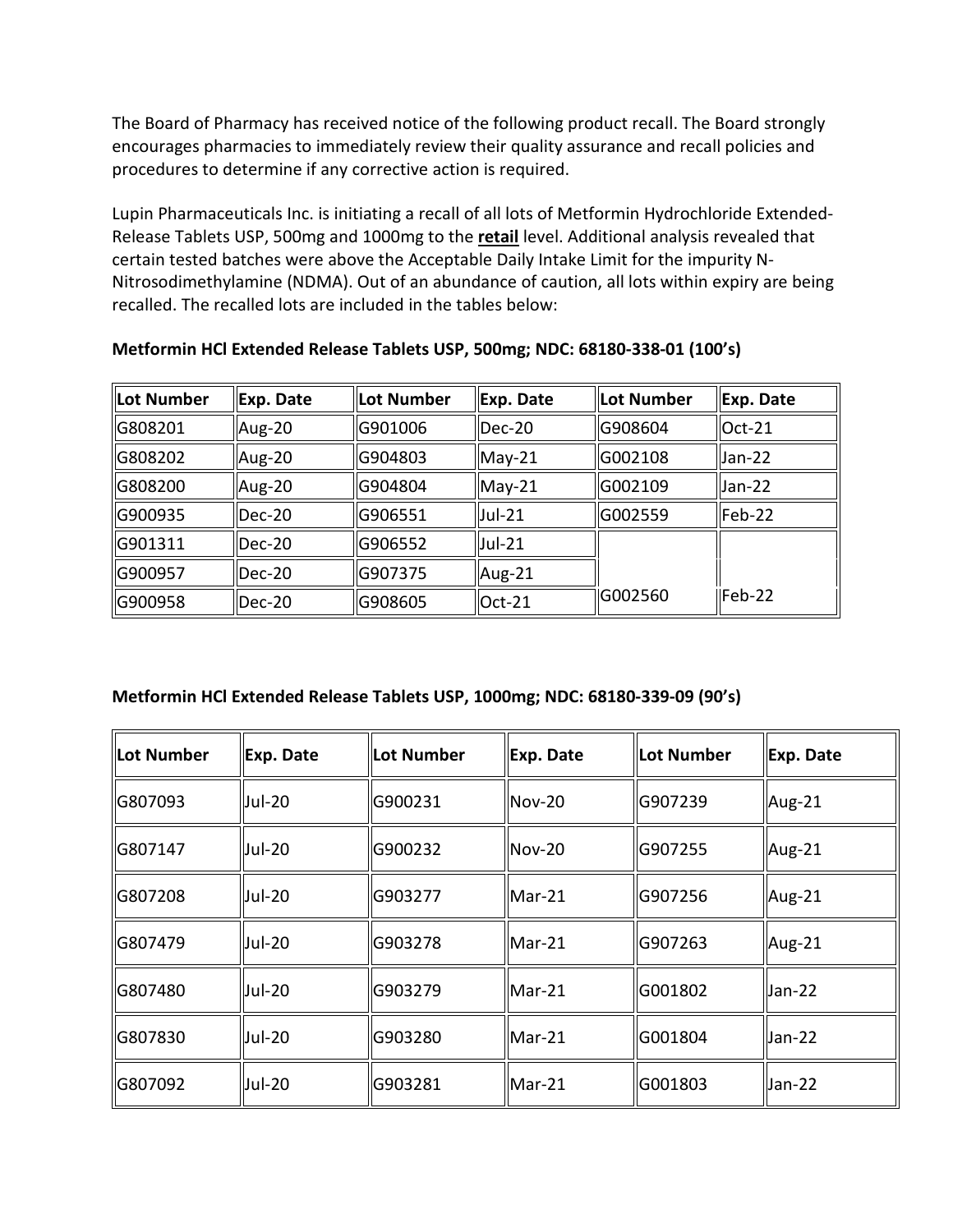| <b>Lot Number</b> | Exp. Date                | Lot Number | Exp. Date     | <b>Lot Number</b> | Exp. Date         |
|-------------------|--------------------------|------------|---------------|-------------------|-------------------|
| G809471           | Jul-20                   | G903818    | Apr-21        | G001805           | Jan-22            |
| G808155           | Aug-20                   | G904048    | Apr-21        | G001806           | Jan-22            |
| G808074           | Aug-20                   | G904164    | Apr-21        | G001807           | Jan-22            |
| G808115           | Aug-20                   | G906548    | <b>Jul-21</b> | G001808           | Jan-22            |
| G808154           | $\mu$ Aug-20             | lG906549   | Jul-21        | G001809           | Uan-22            |
| G900227           | $Nov-20$                 | G906550    | $ $ Jul-21    | G001801           | Uan-22            |
| G900228           | $\mathsf{Nov}\text{-}20$ | G906547    | Uul-21        | G002563           | $\textsf{Feb-22}$ |
| G900229           | $Nov-20$                 | G907279    | Aug-21        | G002564           | Feb-22            |
| G900230           | $Nov-20$                 | G907364    | Aug-21        |                   |                   |

## **Metformin HCl Extended Release Tablets USP, 500mg; NDC: 68180-336-07 (60's)**

| Lot Number | Exp. Date    | llot Number | Exp. Date  | <b>ILot Number</b> | Exp. Date  |
|------------|--------------|-------------|------------|--------------------|------------|
| G808293    | $\mu$ Aug-20 | G901201     | $ $ Dec-20 | IG906914           | $ $ Jul-21 |
| G808284    | Aug-20       | G901202     | $I$ Dec-20 | <b>IG002135</b>    | $ Jan-22 $ |
| G808285    | Aug-20       | G906915     | $ $ Jul-21 | $\sqrt{6002849}$   | $l$ Feb-22 |
| G808343    | Aug-20       | G906913     | $ $ Jul-21 |                    |            |

## **Metformin HCl Extended Release Tablets USP, 1000mg; NDC: 68180-337-07 (60's)**

| Lot Number | Exp. Date     | Lot Number | Exp. Date     | llLot Number | Exp. Date |
|------------|---------------|------------|---------------|--------------|-----------|
| G807619    | Jul-20        | G900061    | $Oct-20$      | IG901002     | lDec-20   |
| G807620    | <b>Jul-20</b> | G900062    | $Oct-20$      | G901003      | Dec-20    |
| G807733    | Jul-20        | G900106    | <b>Oct-20</b> | G903182      | $IMar-21$ |
| G807734    | Jul-20        | G900140    | $Oct-20$      | G903183      | $Mar-21$  |
| G807735    | <b>Jul-20</b> | G900141    | $Oct-20$      | G903236      | $Mar-21$  |
| G807445    | Jul-20        | G900152    | Oct-20        | G903237      | $Mar-21$  |
| G807617    | Jul-20        | G809596    | $Oct-20$      | G903238      | $Mar-21$  |